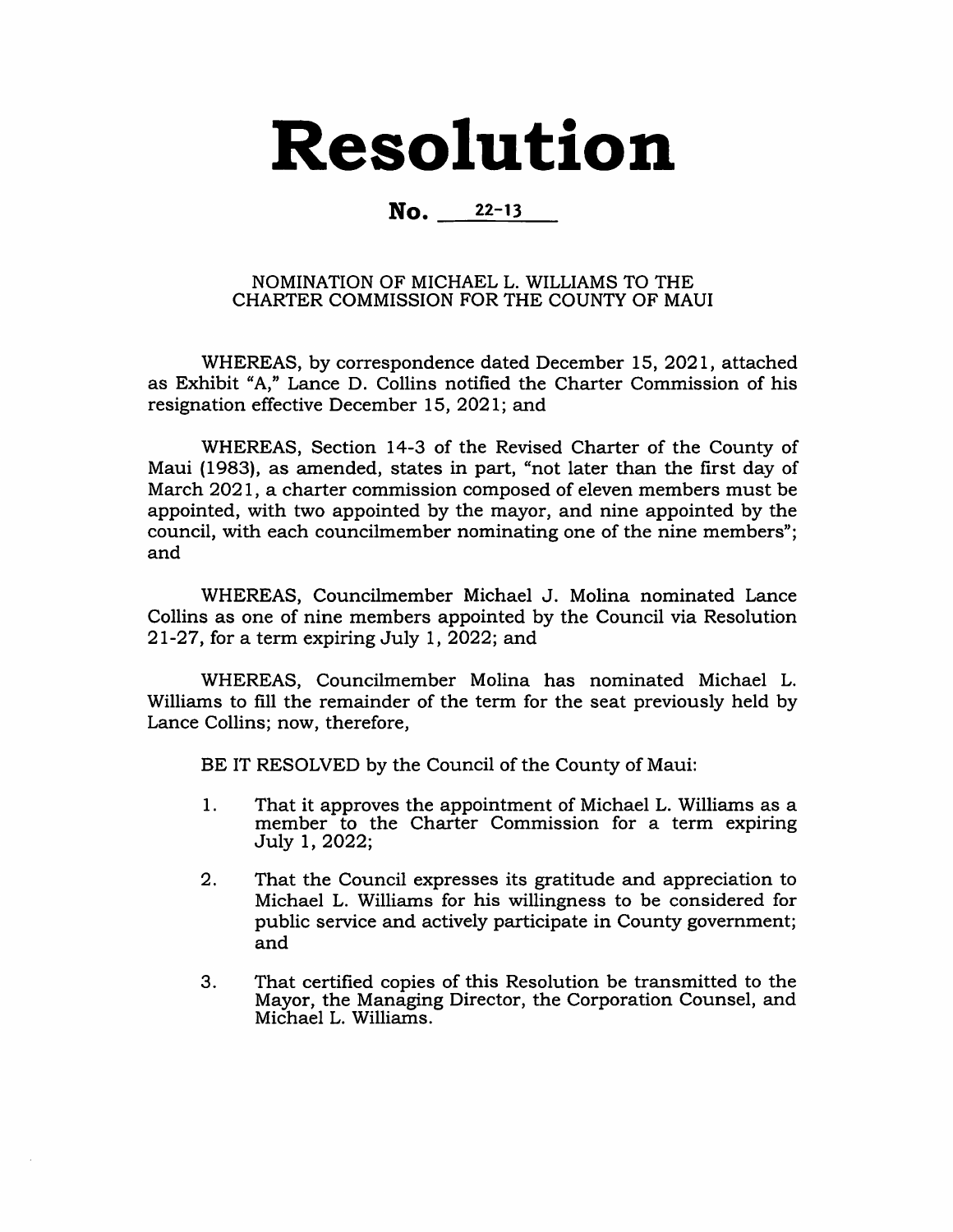Resolution No.  $22-13$ 

INTRODUCED BY:

Mail P. Norlin

paf:ske:22-004a

 $\sim$